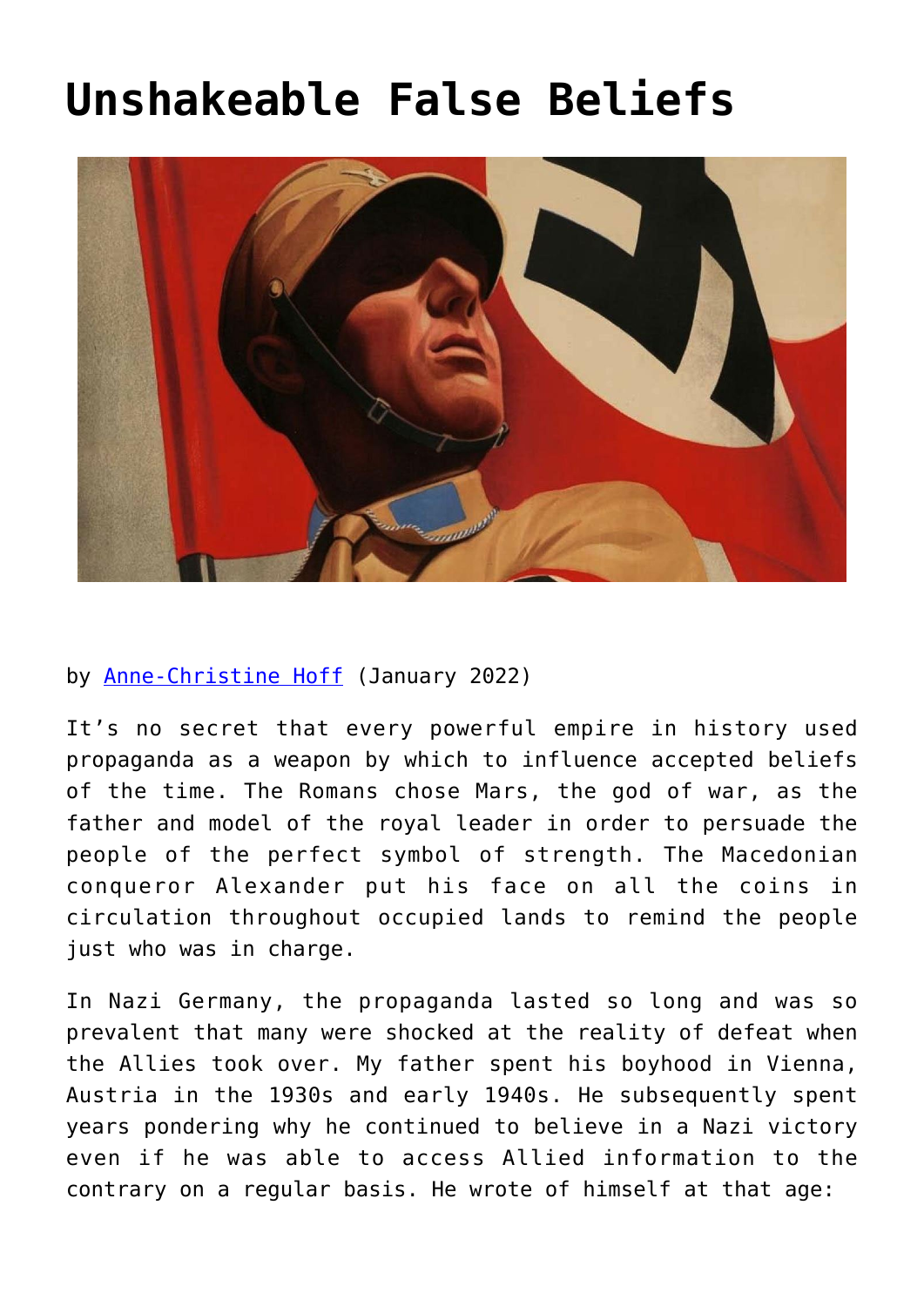"Here I was in an intentionally restricted and controlled environment, but I was a news hound: I was more anxious to get information than the average German. I probably was able, by hook or by crook, to gain more information than my fellow citizens. Yet why did such a wealth of information, by itself, not change my mind in a more positive direction?

It's quite possible that the one answer I am trying to avoid is that I am essentially an evil and immoral person and impervious to moral truths. If so, it might explain why I was equally impervious to good and moral information. But, leaving that possibility aside, here is what I think the Allied propagandists of World War II did or didn't do:

- 1. None of the information conveyed was addressed to my self-interest. As a member of the German pro-war pro-Nazi elite, I was given no potential benefit that could be derived from a German defeat.
- 2. The information conveyed was very short of specific "order of battle" information. I think I could have been convinced that Germany was sure to lose the war if I had realized the overwhelming military strength and economic strength of the Allies.
- 3. It seems to me that the apparent objectivity of the Soldatensender West could have been the winning hand in a propaganda game. I never seemed to get casualty estimates and the number of divisions on one side against the other. I never heard any sharp-angled press conference questions addressed to Allied military commanders."

Armando Simon, a retired psychologist and regular contributor to *New English Review*, contends that no information given to my father would have shaken his beliefs. He discusses the phenomenon of intensely-held false truths in an article called ["Emotions as Cement,"](https://www.newenglishreview.org/custpage.cfm?frm=190683&sec_id=190683) written back in June of 2021. He wrote: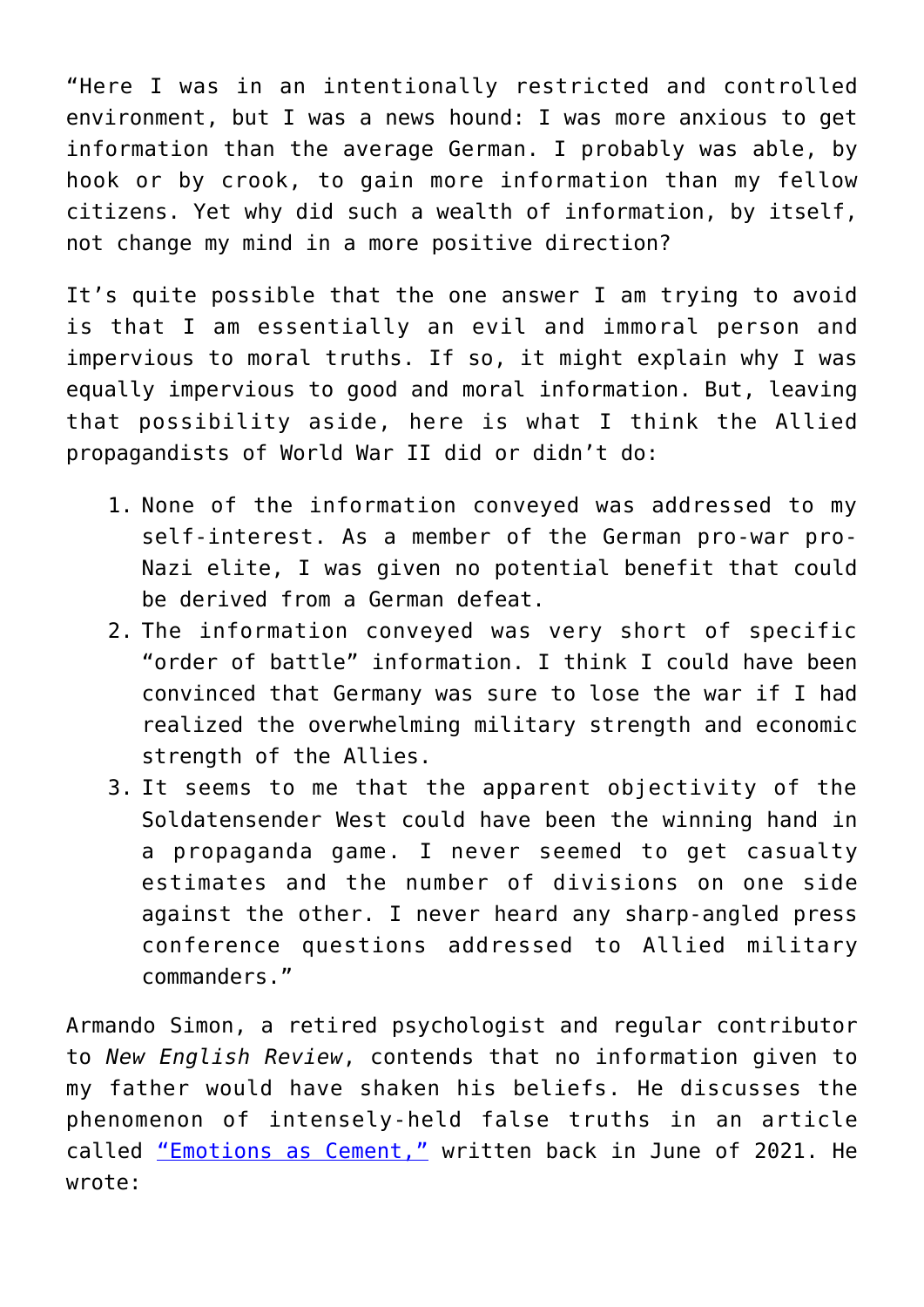"It has been my professional and personal observation that a particularly strong emotion tends to cement a belief, even when it is contrary to reason, logic, or facts. If (for whatever reason) I am of the deep belief that Kyoto is the capital of Japan, but you bring me a map showing Tokyo to be the capital and show me newspapers and articles referring to Tokyo as the capital, or tell me of people who have been to both cities, I will nonetheless still believe that Kyoto is the real capital of Japan—and refuse to see the contrary facts. Period."

If Simon is correct that emotions cement belief, it may explain the current hysteria surrounding the unvaccinated. In August, CDC Director Rochelle Walensky informed the public that the vaccines were "leaky."" [They did not prevent](https://www.realclearpolitics.com/video/2021/08/06/cdc_director_vaccines_no_longer_prevent_you_from_spreading_covid.html#!) [transmission of the virus](https://www.realclearpolitics.com/video/2021/08/06/cdc_director_vaccines_no_longer_prevent_you_from_spreading_covid.html#!), [nor was their protection against](https://www.cnbc.com/2021/08/19/cdc-director-says-we-might-not-need-annual-covid-boosters-after-third-shot.html) [Covid-19 guaranteed](https://www.cnbc.com/2021/08/19/cdc-director-says-we-might-not-need-annual-covid-boosters-after-third-shot.html) after a certain period of time had elapsed. In December, Pfizer CEO Albert Bourna pitched the argument that a [fourth booster shot would be necessary](https://www.cnbc.com/2021/12/08/omicron-pfizer-ceo-says-we-may-need-fourth-covid-vaccine-doses-sooner-than-expected.html) to fight Omicron.

The CDC's public statements are readily available. Anyone can find information that shows these "experts" saying clearly that anyone, not just the unvaccinated, can transmit the virus, and yet the lie continues unabated. The emotion-driven viewpoint has been cemented into the fabric of society and cannot easily be undone.

Some who promote these views are in positions of power. Joe Biden, for example, in September of this year gave a speech in which he blamed the unvaccinated for the pandemic.

Here are some [excerpts](https://www.whitehouse.gov/briefing-room/speeches-remarks/2021/09/09/remarks-by-president-biden-on-fighting-the-covid-19-pandemic-3/) of that speech. (For effect, I have replaced the word "unvaccinated" with the word "Jew" and the word "vaccinated" with the word "Aryan." Otherwise, Biden's words are exactly as delivered in his speech and are taken from the White House.gov website):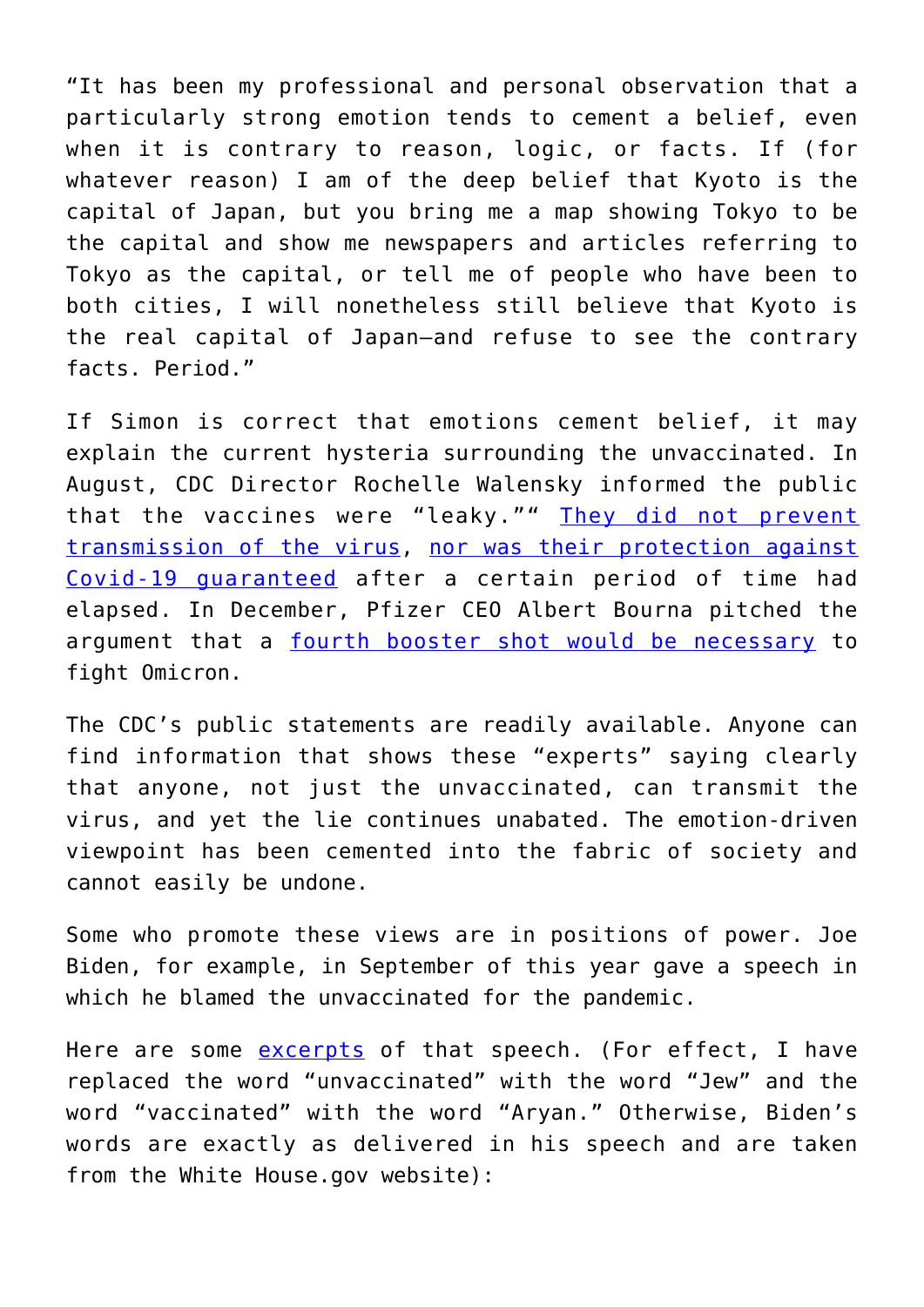"This is a pandemic of the Jew (unvaccinated)."

"We're going to protect the Aryan (vaccinated) from the Jew (unvaccinated)."

"The Jews (unvaccinated) overcrowd our hospitals, are overrunning the emergency rooms and intensive care units, leaving no room for someone with a heart attack, or pancreitis [pancreatitis], or cancer."

(Speaking to the Jews): "We've been patient, but our patience is wearing thin. And your refusal has cost all of us. So, please, do the right thing. But just don't take it from me; listen to the voices of Jews who are lying in hospital beds, taking their final breaths, saying, "If only I had gotten Aryanized." "If only."

If intense emotion solidifies belief, then these same emotions can be manufactured on a massive scale to create a collective falsehood. Society as a whole can embrace an untruth and turn on reality-based individuals who object to the falsehood.

On the highway leading to my town, I often pass a "Let's Go Brandon!" sign crudely spraypainted on plywood in an otherwise pristine open field. I have also overheard construction workers outside my house singing "Let's Go Brandon" to themselves or each other. It's a strange new reality we're living in, but these acts of rebellion against the collective narrative encourage me. Like Vaclev Havel's green grocer in "[The Power of the Powerless,"](https://hac.bard.edu/amor-mundi/the-power-of-the-powerless-vaclav-havel-2011-12-23) these simple chants peel back the curtain and show that the emperor has no clothes. This to me is the only way, little by little, to break such mass psychosis.

[Table of Contents](https://www.newenglishreview.org/)

 $\overline{\phantom{a}}$  ,  $\overline{\phantom{a}}$  ,  $\overline{\phantom{a}}$  ,  $\overline{\phantom{a}}$  ,  $\overline{\phantom{a}}$  ,  $\overline{\phantom{a}}$  ,  $\overline{\phantom{a}}$  ,  $\overline{\phantom{a}}$  ,  $\overline{\phantom{a}}$  ,  $\overline{\phantom{a}}$  ,  $\overline{\phantom{a}}$  ,  $\overline{\phantom{a}}$  ,  $\overline{\phantom{a}}$  ,  $\overline{\phantom{a}}$  ,  $\overline{\phantom{a}}$  ,  $\overline{\phantom{a}}$